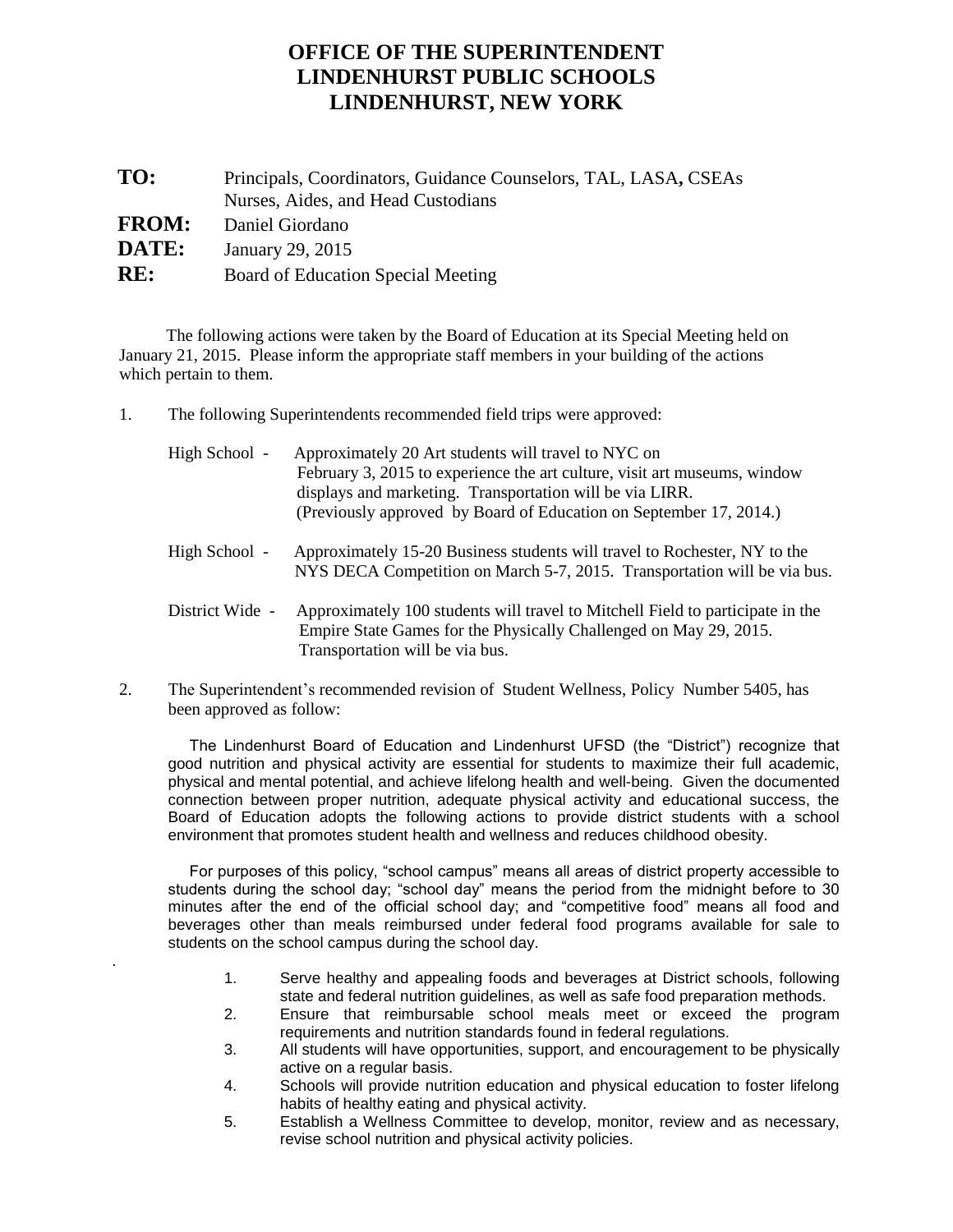I. Foods and Beverages Available for Sale to Students on School Campus during the school day

The Board recognizes that a nutritious, well-balanced, reasonably- portioned diet is essential for student wellness. To help students possess the knowledge and skills necessary to make nutritious food choices for a lifetime, the District shall ensure that all foods and beverages available in school promote good nutrition, balance, and reasonable portion sizes. The Lindenhurst UFSD shall ensure that all foods and beverages available for sale to students on school campus during the school day meet or exceed the program requirements and nutrition standards found in federal regulations.

School Meal - the District shall:

- 1. Include fruits, vegetables, salads, whole grains and low fat items at least to the extent required by federal regulations.
- 2. Encourages students to try new and unfamiliar items, as appropriate.
- 3. Makes efforts to ensure that families are aware of programs available for free or reduced price meals and encourage eligible families to apply.
- 4. Provides students with adequate time to eat their meals, in a clean and pleasant setting.

Foods and Beverages Sold Individually (e.g. al la carte, vending machines), School stores - the District shall:

- 1. Ensure that all such items meet the nutrition standards set in federal regulations for competitive foods regarding whole grains, fruits, vegetables, calories, fat, saturated fats, trans fats, sugar, sodium and caffeine.
- 2. Work with existing vendors or locate new vendors that will comply with nutrition standards.
- 3. Permit the sale of fresh, frozen or canned fruits and vegetables, if processed pursuant to federal regulations, as exempt from nutrition standards.

Fund–raising Activities - the District shall:

- 1. Promote non-food items to sell during the school day, or activities (physical or otherwise) in which to participate.
- 2. Student groups conducting fundraisers which take place off the school campus or outside the school day must obey this policy and are encouraged to sell non-food items.
- 3. Outside organizations (e.g. Parent groups, booster clubs) conducting fundraisers which take place off the school campus or outside the school day are encouraged to follow this policy.

Celebrations - the District shall:

- 1. Set guidelines for the frequency and content of classroom and schoolwide celebrations where food is served.
- 2. Promote the use of food items which meet the standards for competitive foods and beverages and promote non-food activities, and discourage foods and beverages which do not meet those standards, at celebrations.
- 3. Model the healthy use of food as a natural part of celebrations.
- II. Physical Activity

Physical activity is an important factor in staying healthy and being ready to learn. The Board encourages every student to develop the knowledge and skills necessary to perform a variety of physical activities, to regularly participate in physical activity, and to appreciate and enjoy physical activity as an ongoing part of a healthy lifestyle. In addition, staff, families, and community are encouraged to participate in and model physical activity as a valuable part of daily life.